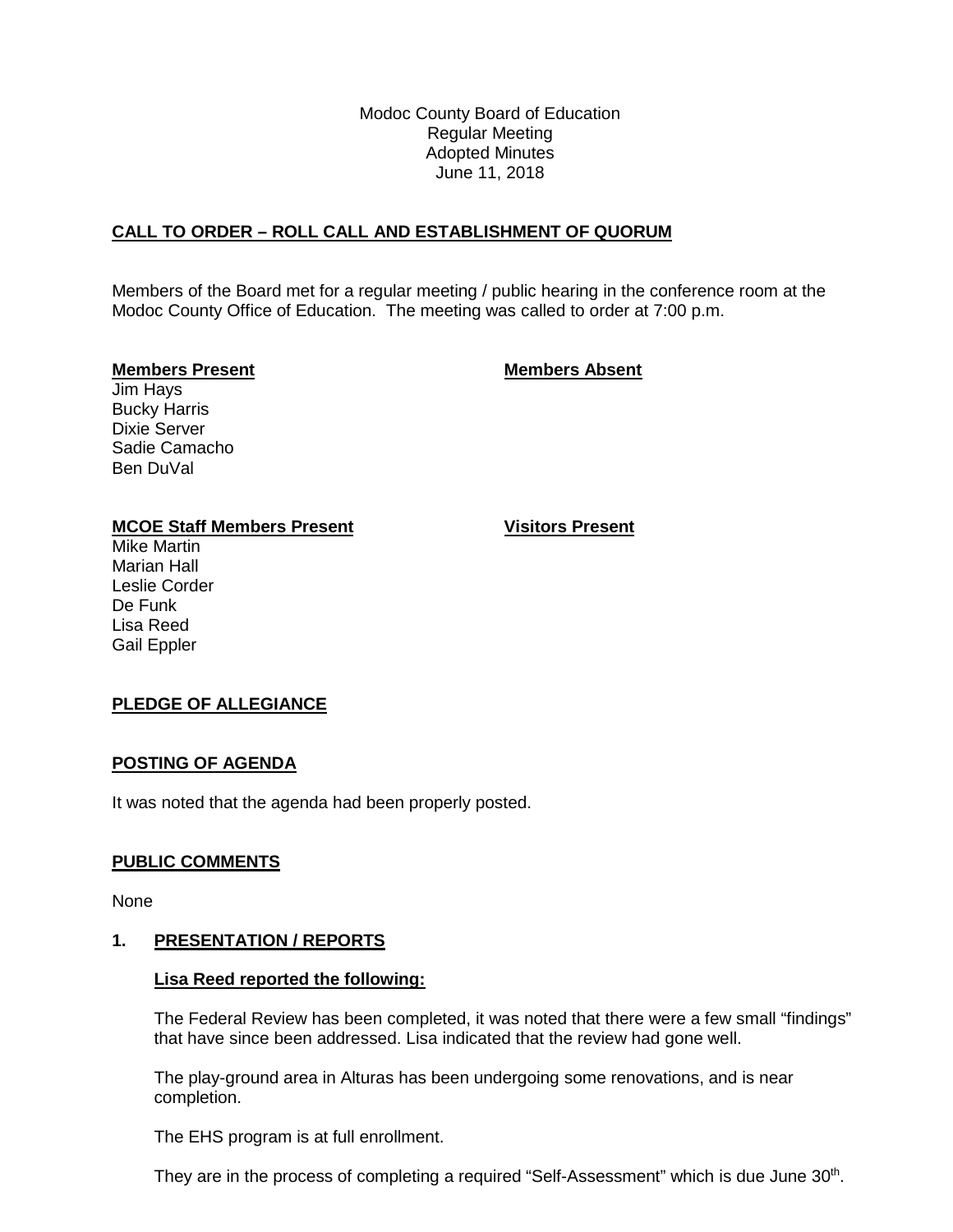## **Marian Hall reported the following:**

A slide show of several pictures taken at the Rhonda Haselip Invitational was provided. It was reported that there were 44 students and 55 adults participating in the event this year. A good time was had by all in attendance.

Two special education staff members (1 teacher / 1 instructional assistant) have retired effective at the end of the 2017-18 school year.

Marian explained that consideration is being given to closing the MCOE – Special Education School, as the students are no longer being enrolled in the special education school, but rather in the local school districts. It was explained that having the school and the CDS code remain active, it causes additional reporting requirements. It was further explained that there are specific steps that need to be taken to complete this process. Information may be placed on the July agenda (if there is a quorum present), otherwise will be deferred to the August meeting.

She had attended the 4<sup>th</sup> Annual Techstravaganza and learned several interesting things.

## **Mike Martin reported the following:**

He had attended the Techstravaganza as well, and felt that the event had provided excellent resources for the implementation and use of technology in our classrooms.

Running unopposed, he had been elected for another 4-year term as County Superintendent. Mike pointed out that he is looking forward to continuing to work with the board and staff of MCOE. In addition, he reminded the 3 board members whose terms are expiring (DuVal, Server, Camacho) that the filing period for their election is July 16 – August 10.

# **2. CONSENT AGENDA ITEMS**

• Minutes – May 29, 2018

A motion was made by Sadie Camacho, seconded by Bucky Harris, and carried that the consent agenda be approved as presented. (Ayes: Hays, DuVal, Server, Camacho, Harris)

## **3. INFORMATION / NO ACTION**

## **3.1 Child Development / Preschool Programs – Self Evaluation**

De explained the Child Development / Preschools Program – Self Evaluation and the out-come of the recent compliance review which was completed by CDE. It was noted that the program received an excellent grade, with only a couple of findings:

- o Nutritional needs of preschool students will now be provided through the Child and Adult Care Food Program, and snacks will no longer be supplied by parents of the students involved in the program.
- o Handwashing / Personal Care needs to be increased.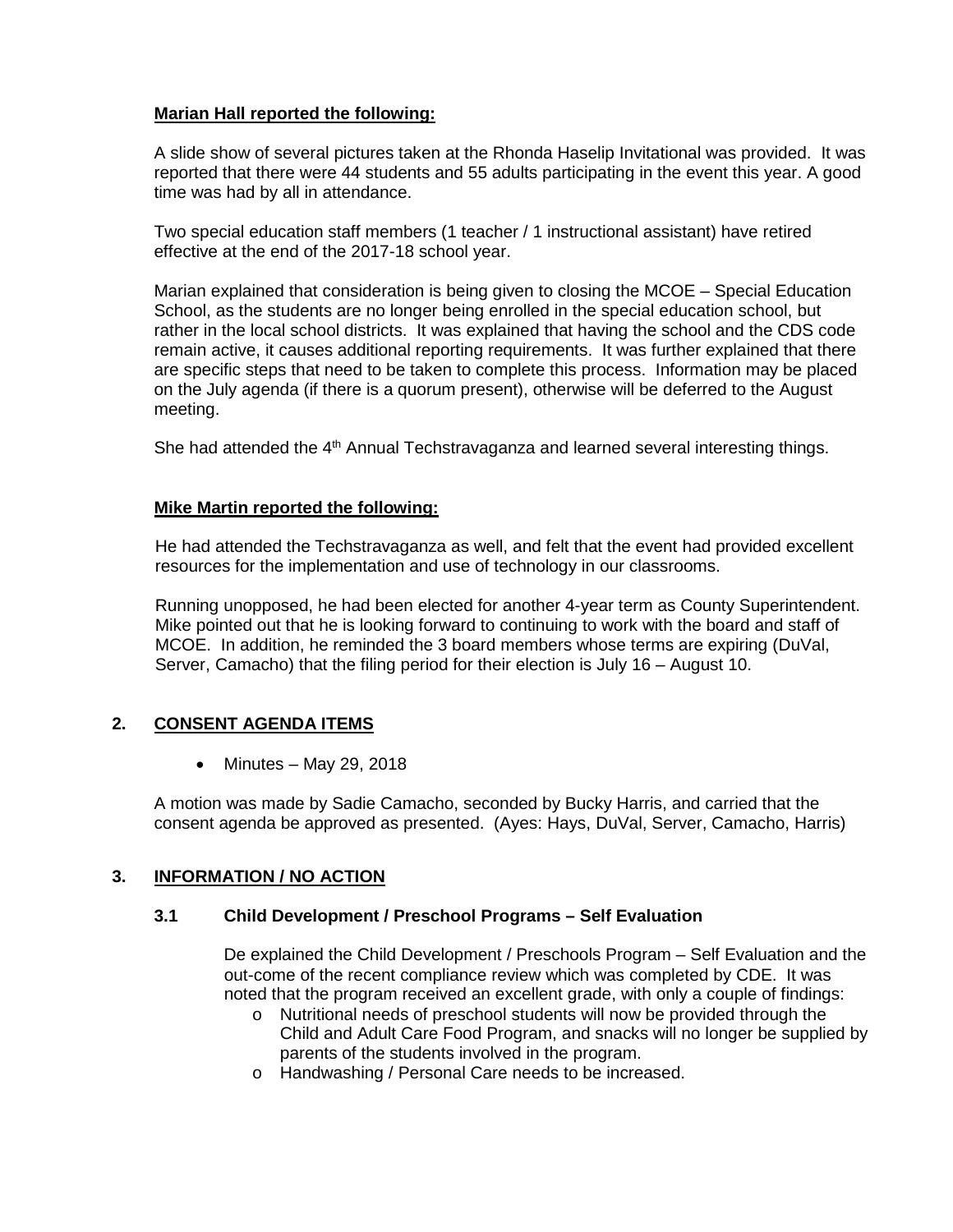# **4. ACTION**

## **4.1 Approval of 2018-2019 Local Control and Accountability Plan (LCAP)**

A motion was made by Ben DuVal, seconded by Sadie Camacho and carried that the 2018-2019 LCAP be approved as presented at the May meeting / public hearing. (Ayes: Hays, DuVal, Server, Camacho, Harris) (Copy on file)

## **4.2 Approval of 2018-19 Modoc County Office of Education Budget**

It was moved by Bucky Harris, seconded by Sadie Camacho and carried that the 2018-2019 Modoc County Office of Education Budget be approved as presented at the May meeting / public hearing. (Ayes: Hays, DuVal, Server, Camacho, Harris) (Copy on file)

#### **4.3 Approval – 2018-19 Consolidated Application**

Following explanation by Leslie Corder, a motion was made by Dixie Server, seconded by Sadie Camacho and carried that the 2018-2019 Consolidated Application be approved as presented. (Ayes: Hays, DuVal, Server, Camacho, Harris) (Copy on file)

## **4.4 Approval – Final Allocation Forest Reserve Funding**

It was moved by Dixie Server, seconded by Bucky Harris and carried that the final 2017-2018 Forest Reserve Funding allocation be approved as presented. (Ayes: Hays, DuVal, Server, Camacho, Harris) (Copy on file)

## **4.5 Second Reading – Approval: Board/ Superintendent Policies**

A motion was made by Ben DuVal, seconded by Bucky Harris and carried that the listed Board / Superintendent Policies be approved as presented. Copies of these documents will be forwarded to CSBA for inclusion in the MCOE on-line policies through GAMUT. (Ayes: Hays, DuVal, Server, Camacho, Harris)

BP/SP – 3514 – Environmental Safety

- BP/SP 3514.1 Hazardous Substances
- BP/SP 3516 Emergencies and Disaster Preparedness
- BP/SP 5111 Admission
- BP/SP 5111.1 County Residency
- BP/SP 5125 Student Records
- BP/SP 5131.2 Bullying
- BP/SP 5145.3 Nondiscrimination / Harassment
- BP/SP 5145.9 Hate-Motivated Behavior
- BP/SP 5145.13 Response to Immigration Enforcement
- BP/SP 6161.3 Toxic Art Supplies (POLICY DELETED)